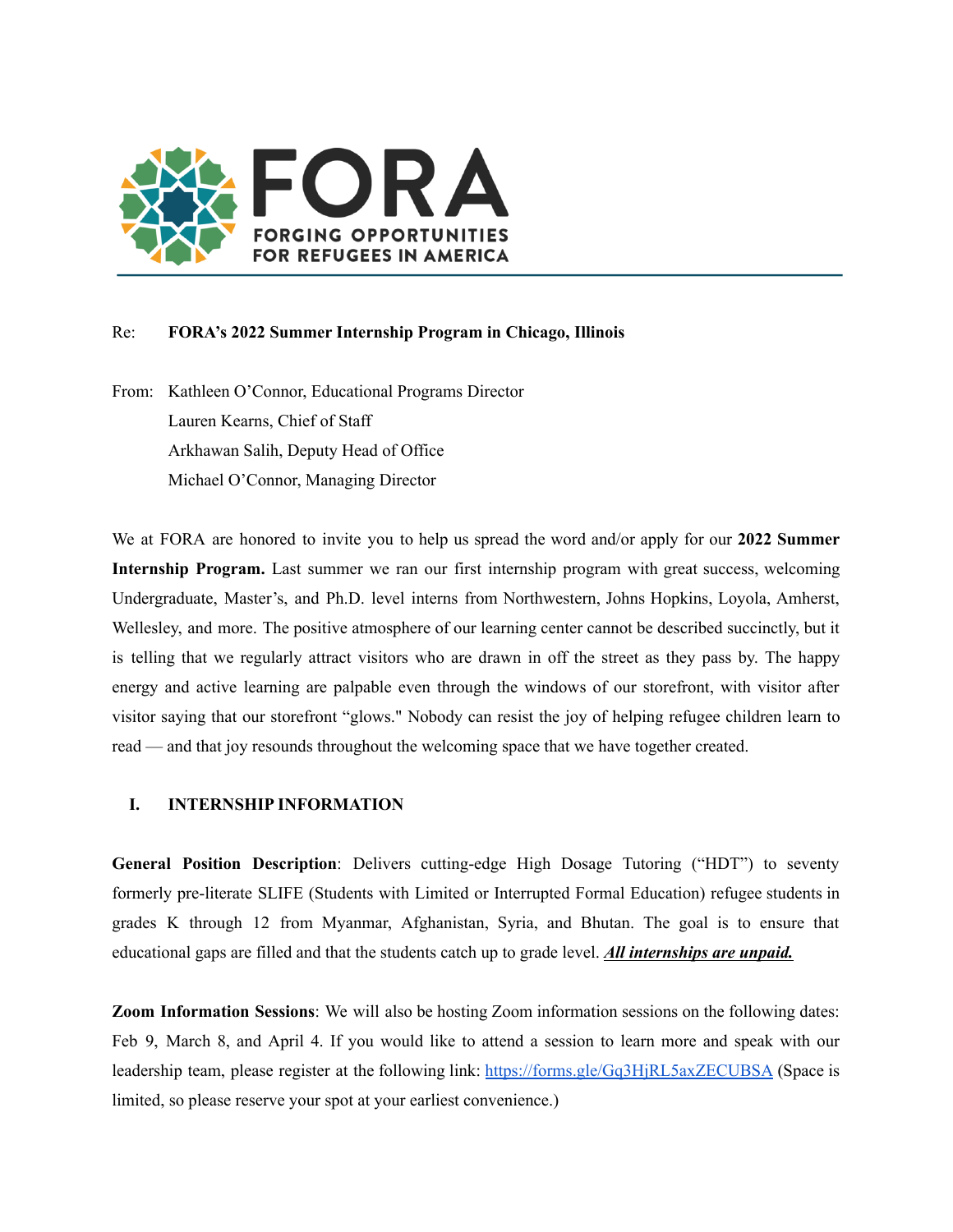**Dates & Times**: Our summer internship program will run nine weeks, from June 20, 2022 to August 19, 2022. It will take place Monday - Friday. While we prefer interns to stay for the entire duration of our summer program, in some cases we will be willing to discuss the possibility of six week internships. Interns can also choose to apply to either a half day (8:45am - 1:30pm) or full day (8:45am - 4:45pm) internship. Half day internships will consist of tutoring, and full day internships will consist of tutoring in addition to roles described in Learning Outcome #4 (see below). There is a possibility that tutoring may not start until July 5; if this is the case, there will still be much valuable work to be done until then in preparation for tutoring to begin.

**Philosophy**: We are a community, and we invest in each other every day. We want our interns to have robust experiences at FORA and to help them on their journey as they search for and discover their life calling. We elevate people who show talent and dedication, regardless of age or resume. For example, a FORA volunteer college intern was hired full time after graduating to the job of Director of Outreach. Within months on the job, she was elevated to Chief of Staff despite being the youngest person on staff.

**Location**: The site of FORA's empowerment center, 6431 N. California Ave, Chicago, IL, 60645. This is in the West Ridge neighborhood, known as one of the most diverse neighborhoods in the United States, with 43% of the population foreign-born, with 40 different languages spoken, and with more than 60% speaking a language other than English as their home language. It is a wonderful place to live or just to spend a summer.

**Qualifications:** As you will be teaching reading in English to preliterate students, you need to be able to fluently read in English. If you can read well in English, you have the educational qualifications for this job. We value patience, kindness, wellness, intercultural connection, a passion for learning and a determined resilience... and modeling these values for others. All tutors must undergo a formal background check to work with the children.

**Recommendations and Awards:** If you meet the necessary criteria, FORA will nominate you for a prestigious Presidential Volunteer Service Award. We also endeavor to truly get to know each of our interns so that upon completion of internship, we can write robust letters of recommendation for future jobs and grad school applications.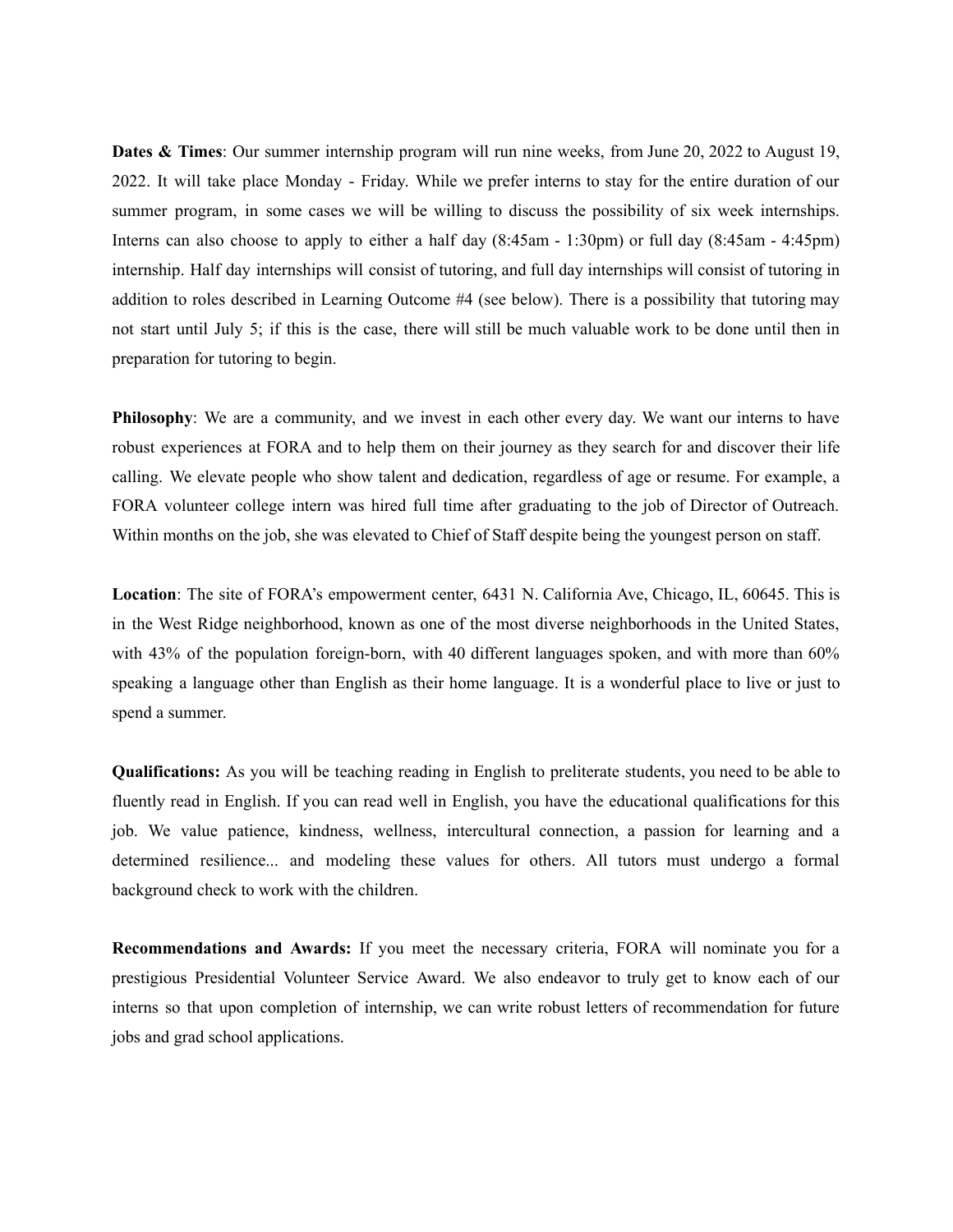**Application process and deadlines:** Please apply through our online portal at <https://www.refugeefora.org/internships> . We have limited spots and will consider applications on a rolling basis.

### **Further information:**

2021 Annual Report: [https://issuu.com/refugeefora/docs/2021\\_annual\\_report\\_print](https://issuu.com/refugeefora/docs/2021_annual_report_print) FORA Overview Video: <https://vimeo.com/657683229> A Message from Michael O'Connor, Managing Director: <https://vimeo.com/657684983>

## **II. LEARNING OUTCOMES**

**Learning outcome #1:** Intern will learn how to view and deliver educational services through a social justice lens that values not only solidarity but also subsidiarity and sustainability.

**Learning outcome #2:** Intern will learn how to implement High Dosage Tutoring (HDT) strategies, a form of tutoring that has recently been recommended by numerous institutions to accelerate student learning.

**Learning outcome #3:** Intern will learn how to support and empower refugee students. Most of the students with whom we work are Rohingya students from Myanmar. The Rohingya have been subject to ethnic cleansing and/or genocide and have been identified by the United Nations as the most persecuted minority on Earth. However, they are also not only resilient but also highly motivated to obtain a robust education.

**Learning outcome #4:** Intern will become familiar with and involved in the inner workings of a quickly growing nonprofit organization, as afternoons at FORA are spent working on all of the "behind the scenes" aspects of running an organization, including administration, program development and implementation, outreach, fundraising, data collection and analysis, recruitment, and more.

#### **III. WHO WE ARE, WHAT WE DO, AND WHY**

From the day that we opened our doors, FORA has existed in response to the fact that, around the world, oppressors have used and continue to use the denial of education as a means of keeping minorities oppressed**.** And as a result of this systematic denial of education, many refugees arrive in the United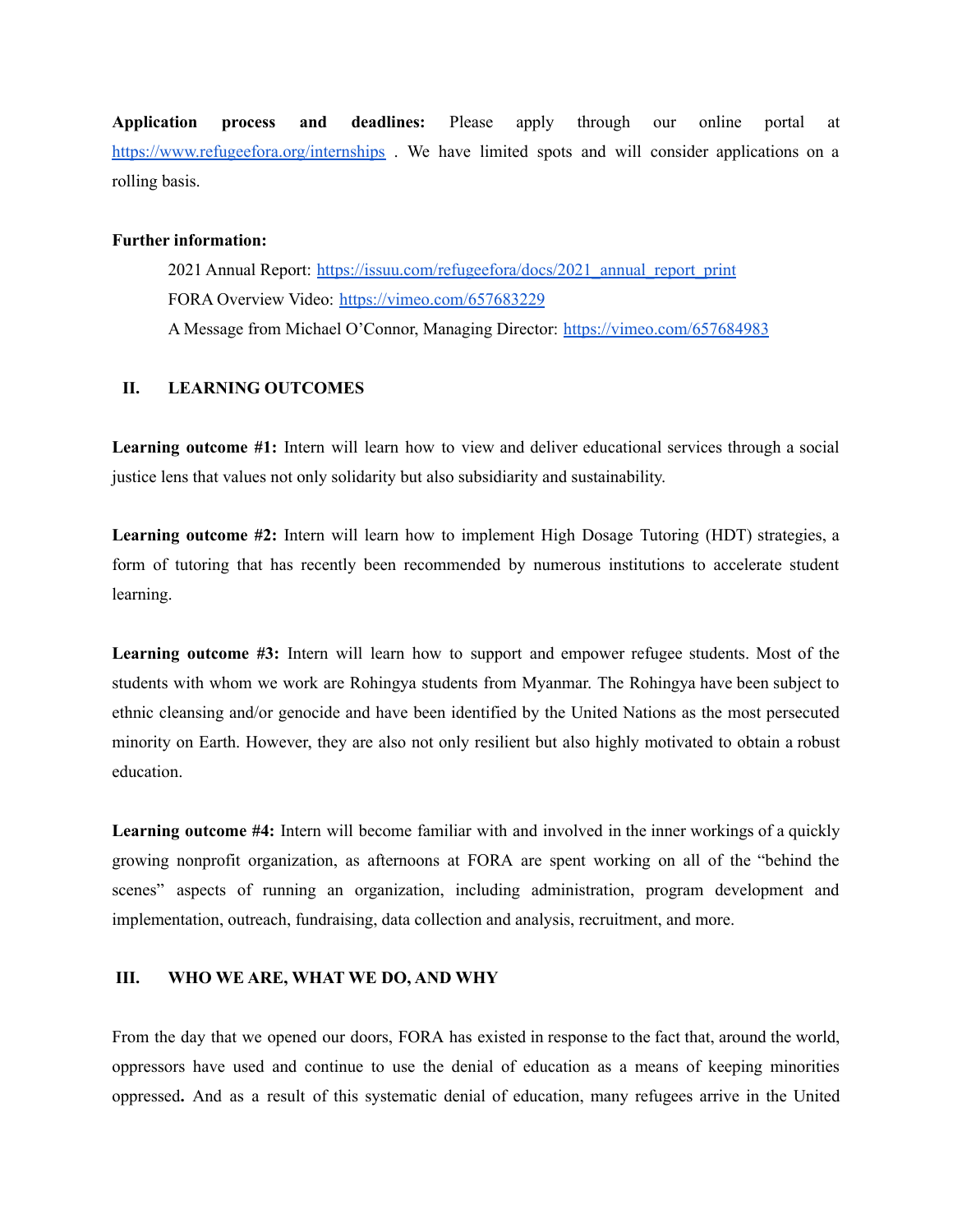States both having never been to school and unable to read or write in their own languages. The acronym used to describe this population is SLIFE (Students with Limited or Interrupted Formal Education) refugee students, and we are a Chicago nonprofit laser-focused on ensuring that these children have a fair shot at succeeding when they arrive in the United States.

Although we welcome refugee students from all countries, the vast majority of our current students are Rohingya refugees, a Muslim ethnic minority from Myanmar that the United Nations has called the most persecuted minority in the world. Considered non-citizens within their home country, the Rohingya have not only been denied access to school, but also essentially every other right or privilege afforded to citizens, such as healthcare, passports, and the ability to work and marry. Decades of persecution culminated in 2017, when the Rohingya were subject to brutal ethnic cleansing and genocide by Myanmar's military junta, with thousands killed and village after village burnt to the ground. Today, nearly one million Rohingya live in refugee camps across the border in Bangladesh, and with only 17% of males and 6% of females able to read and write in their primary written language, the Rohingya, as an ethnic group, have a lower literacy rate than that of any country in the world.

When hundreds of Rohingya refugee families were resettled in Chicago in the mid to late 2010s, FORA opened to meet their educational needs. In late 2021, the world watched as the Rohingya refugee crisis was heartbreakingly echoed in Afghanistan, where, among other offenses, the Taliban has denied women of their right to education, thereby ensuring that they are oppressed. FORA has so far welcomed nine Afghan refugee children into our program, and as more Afghan families arrive in our neighborhood, we will welcome them robustly. At FORA, we believe that we are all responsible for helping each other, and **when we can make a difference, we must**.

Refugee children who have lost years of education are already highly vulnerable to failing in school when they arrive in the United States, but the direness of the situation is exacerbated for refugee populations who arrive in the U.S. illiterate, which puts them at an extreme disadvantage in learning English. As a result, many SLIFE refugee students are put in the discouraging position of being placed in a grade level that matches their age but is far beyond their academic level. Furthermore, their parents are unable to help their children catch up as they themselves have never received an education. Out of sheer determination to create a brighter future for their children, these families have escaped horrific circumstances, and yet the heartbreaking reality is that the lack of foundational educational and literacy skills makes it seemingly impossible to access the education and future that they have dreamed of achieving in their new homeland.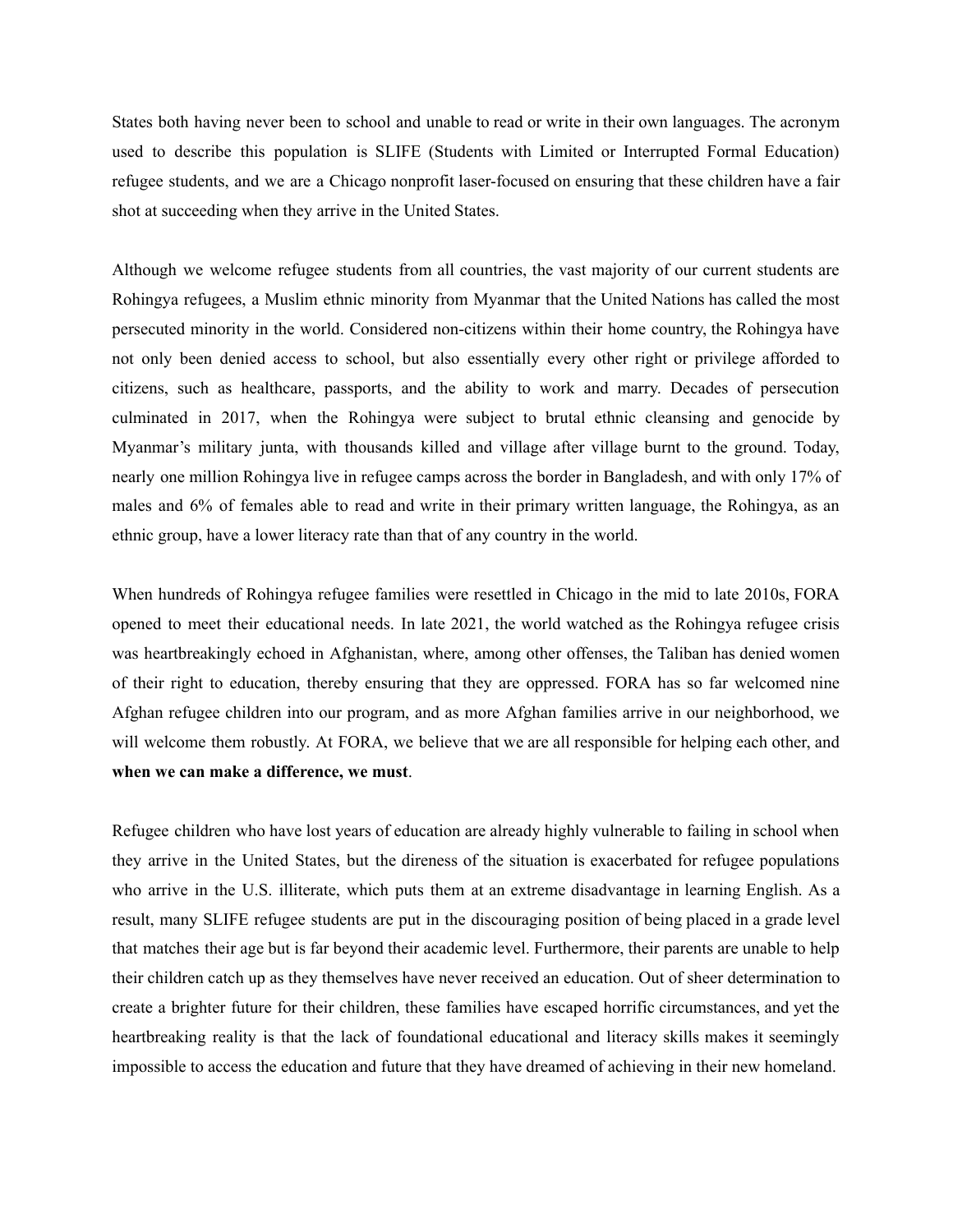FORA steps in to fill this gap. With very few organizations or governments considering new approaches to address the education of SLIFE refugees, we are now at the forefront of a movement to show that there is a viable path forward for the millions of SLIFE refugee students around the world. By combating the notion that these children are "beyond help," we allow for authentic dialogue to take place on how we as a nation can welcome others in their same predicament. Many countries simply do not want to accept illiterate refugees, and adding Islamophobia to the mix, most countries bar their doors completely. This must be counteracted by showing not only how horribly these refugee populations have been treated, but that there is a viable path forward for them here in their new homeland. By taking the research-backed practice of high dosage tutoring (HDT) and making it responsive to the needs of the refugee community we serve in Chicago, FORA is serving as not only a thought leader in this field, but also as a model for other more-powerful NGOs and for school systems themselves — demonstrating that these pre-literate refugee children deserve specially tailored interventions, and that if they are provided with such interventions, that they will thrive.

Our solution is to provide each of our sixty-five students with two hours each weekday of one-to-one tutoring, for a total of over 2600 hours of tutoring provided by FORA volunteer tutors each month. This investment in individual tutoring is cutting-edge and has recently been termed "high impact" or "high dosage" tutoring (see, for example, Nickow, [Oreopoulos,](https://www.nber.org/papers/w27476) & Quan, 2020; [Mahnken,](https://www.the74million.org/using-tutors-to-combat-covid-learning-loss-new-research-shows-that-even-lightly-trained-volunteers-drive-academic-gains/) 2020[\).](https://www.nber.org/papers/w27476) We have been using this approach since 2018, and in November 2020 the Annenberg Institute at Brown University endorsed this educational strategy as the best response to COVID learning loss (Kraft & [Falcen,](https://www.edworkingpapers.com/sites/default/files/ai20-335.pdf) 2020).

We at FORA focus like a laser on the critical skills of reading and mathematical understanding. This strategy helps our students to advance their academic as well as social-emotional development. While children build up skills and confidence at FORA, their new abilities allow them to participate more meaningfully in their classrooms. We also liaise with students' teachers so that we can provide to targeted students some components of "sheltered instruction," a pedagogical strategy that involves "pre-teaching" students' upcoming classroom lessons. This method allows non-English speaking students to make better use of classroom instruction and has been shown to be effective for SLIFE students (See for example, [Hanson-Thomas,](https://www.tandfonline.com/doi/abs/10.1080/00228958.2008.10516517) 2008).

Because of the tenacity and hard work of the students we serve, our results have been breathtaking. In July 2021, FORA switched back to in-person tutoring, with fantastic results. To catch up young refugee students in kindergarten through third grade suffering from Covid learning loss in reading, FORA held an "Early Readers Summer Intensive Reading Program," where each child read two hours each day for eight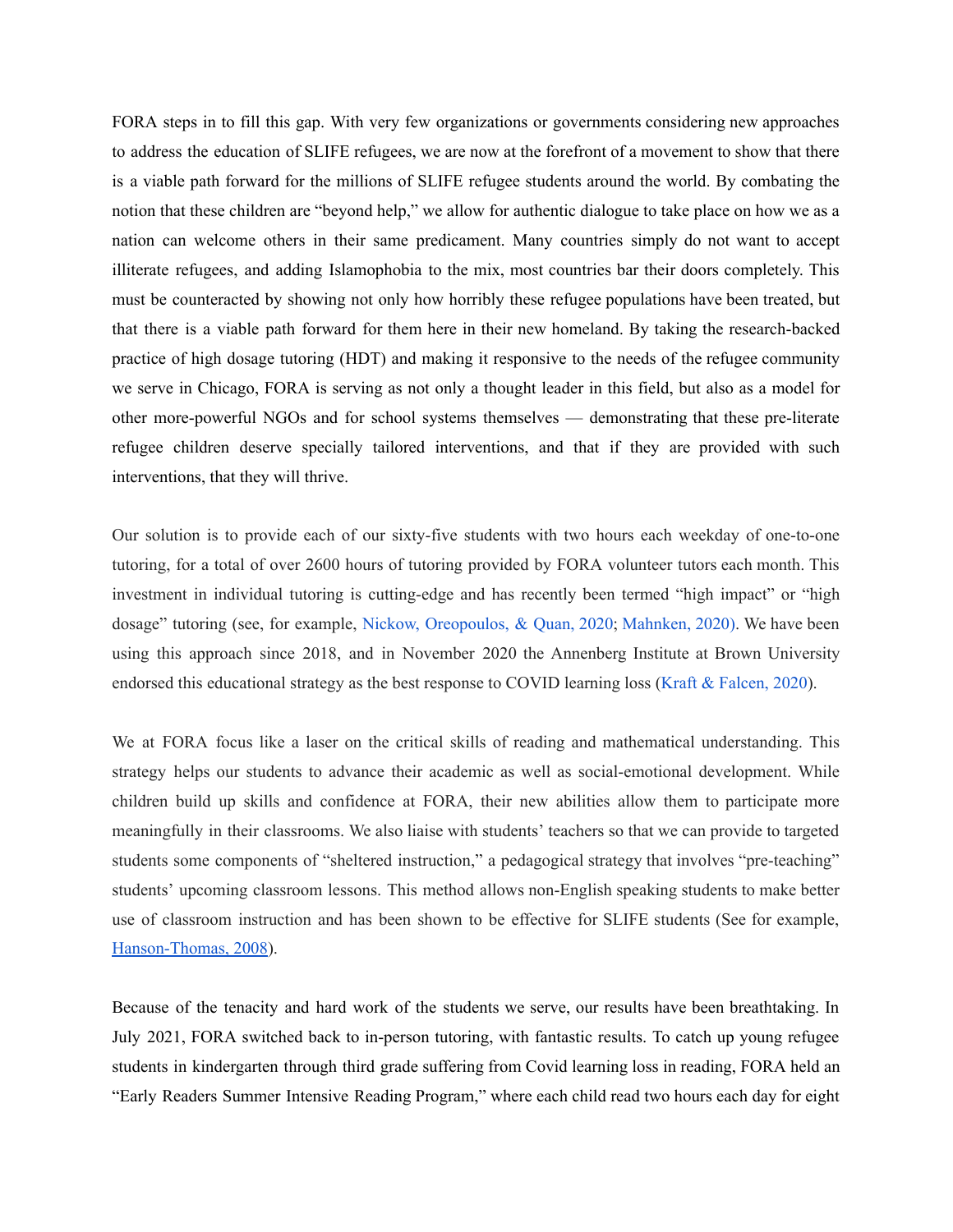weeks, one on one, with a trained tutor. The standardized test results were exceptional; in less than two months, *our 1st through 3rd graders gained approximately six months of reading ability and our kindergarten students increased 27 percentile points, both against national norms.*

As an overview of past results, our start-of-program testing using the University of Oregon's nationally normed reading and math measures showed that all but two of our students initially scored below the 50th percentile in math, and nearly a third scored below the 20th percentile. Last spring, 60% of our students who were retested scored above the 50th percentile math. Two-thirds of our students doubled the expected rate of gain in reading fluency during their first year. Three students saw triple the expected rate of gain! In addition to our internal testing, we also have data on standardized tests (NWEA MAP tests) administered by Chicago Public Schools. The median rate of gain of FORA students made in the year before they joined FORA was in the 40<sup>th</sup> percentile nationally. Nine months after joining FORA, the median gain for reading was in the  $76<sup>th</sup>$  percentile, and in math, the rate of gain was in the  $99<sup>th</sup>$  percentile for mathematics. Such advancements completely change the experience of school for our students and mean the world to their parents, and most importantly, our students feel more confident and happier in their classrooms.

In addition to high dosage tutoring, in Summer 2021 we deepened to include a family/school partnership program and a weekend robotics program, and in Fall 2021 we launched a storytelling program with a curriculum specifically designed to help refugee students work through past trauma and find their voices. We also just this summer expanded to open a second empowerment center around the block from our main office, which in the short term has been important for socially distancing our students, and in the long term will allow us to continue to grow. But even as we grow, at our core we remain the same: our vision is a world where refugees in need are welcomed and empowered. Our mission is *to ensure that refugee families are provided access to an education suf icient to prepare them to become economically self-suf icient and robustly engaged in American civic life.* We value patience, kindness, wellness, intercultural connection, a passion for learning and a determined resilience… and modeling these values for others. And we strongly believe that literacy is a human right.

#### **IV. FORA LEADERSHIP BIOS**

**Michael O'Connor, Managing Director,** attended Amherst College and Harvard Law School, where he was President of the Harvard Legal Aid Bureau. While in school, he worked for Cesar Chavez and the U.F.W, the Federal Reserve Bank of New York, the Southern Center for Human Rights, D.C. Public